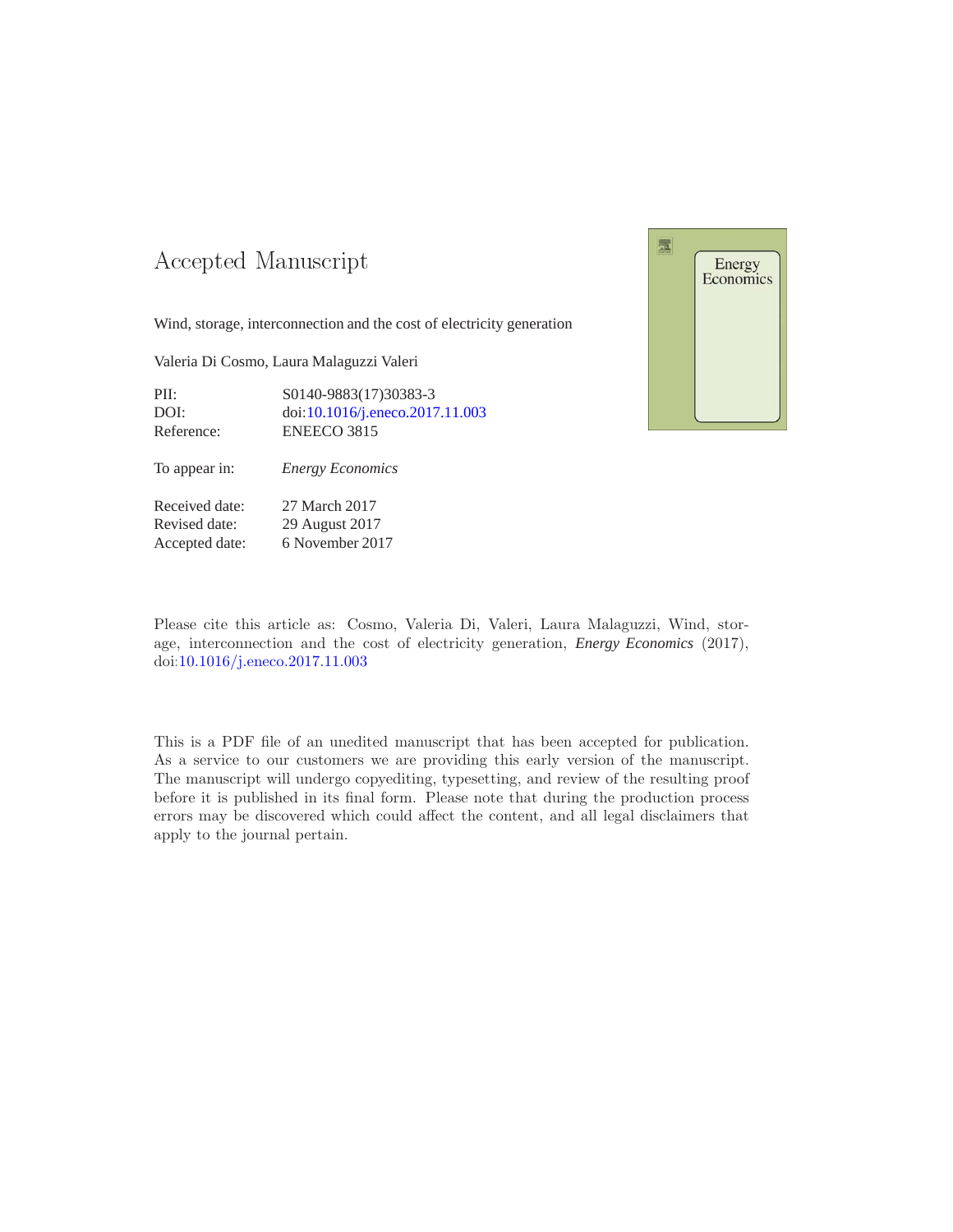## **ACCEPTED MANUSCRIPT**

## I, storage, interconnection and the cost of elemention<br>generation<br>Valeria Di Cosmo<br>Laura Malaguzzi Valeri<sup>2</sup> Wind, storage, interconnection and the cost of electricity generation

Valeria Di Cosmo<sup>1</sup>

Laura Malaguzzi Valeri<sup>2</sup>

 $^1$  Fondazione Enrico Mattei, Milano and Economic and Social Research Institute, Dublin. The author can be reached at valeria.dicosmo@feem.it. This author received funding from the European Union's Horizon 2020 research and innovation programme under the Marie Sklodowska-Curie grant agreement No 703382 and from Science Foundation Ireland under Grant No. 09/SRC/E1780.

<u>.</u>

 $2$ Research affiliate at the Economic and Social Research Institute, Dublin. The opinions, findings and conclusions or recommendations expressed in this material are those of the authors and do not necessarily reflect the views of the Science Foundation Ireland or of the European Commission Research Executive Agency. Funding from the Energy Policy Research Centre at the Economic and Social Research Institute is gratefully acknowledged.The manuscript benefitted from comments of seminar participants at the Institut de Economia de Barcelona, Marianna Russo and John FitzGerald. The authors are responsible for all remaining errors.